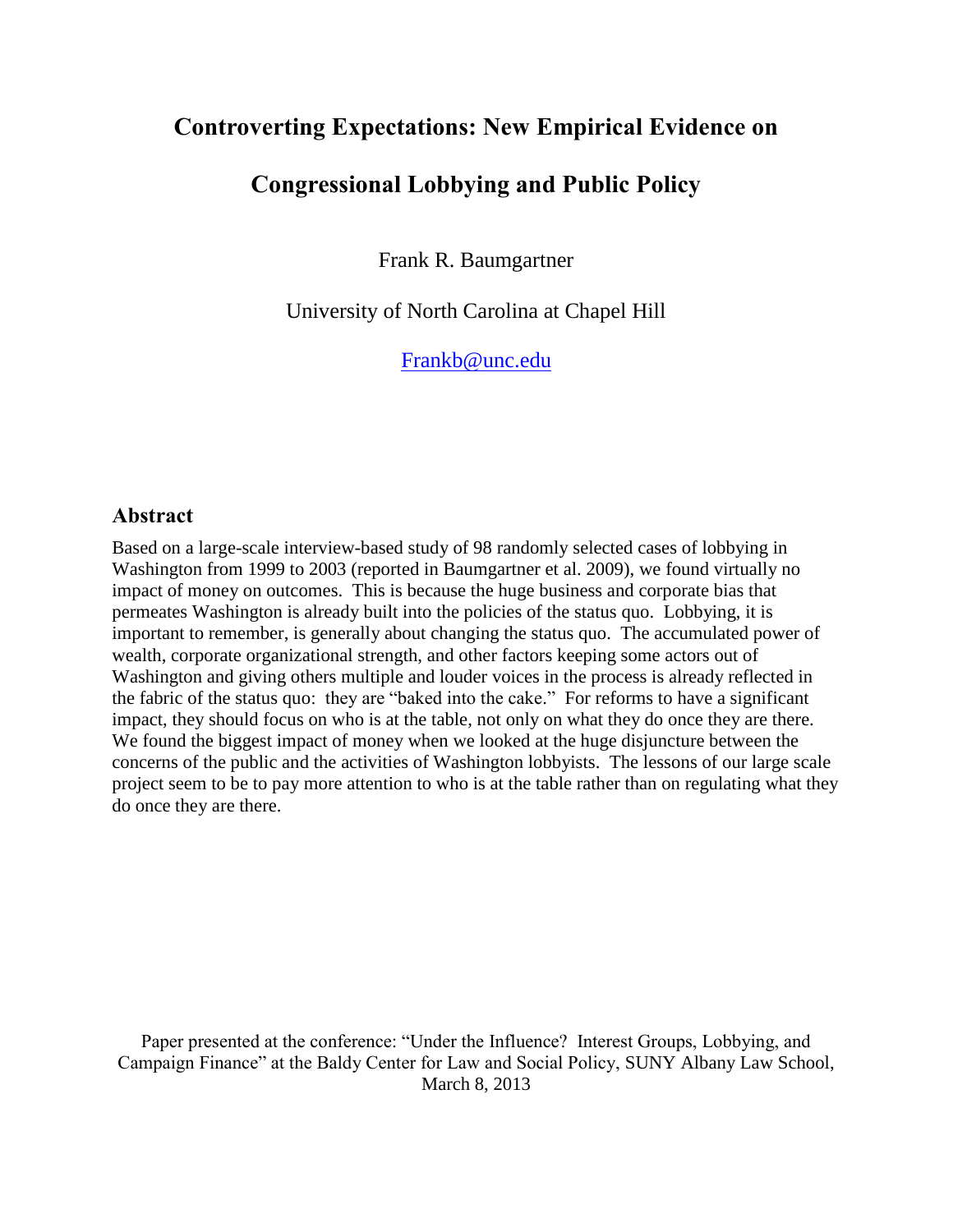### **Money, Power, and Outcomes**

In *Lobbying and Policy Change: Who Wins, Who Loses, and Why* (Baumgartner et al. 2009), we documented some surprises.<sup>1</sup> Others at this conference will lay out the state of play relating to money and access in Washington. My goal here is simple. I will attempt to explain the empirical surprises that we encountered, and how we made theoretical sense of them. They do seem to have important potential consequences for any efforts to establish new regulatory structures on lobbying and campaign contributions.

#### *Our Study*

 $\overline{a}$ 

First, let me explain the nature of our study. Of course, more is explained in our book and for more detail I refer readers to that as well as to the web site where we documented the substance of each of our cases: [http://lobby.la.psu.edu.](http://lobby.la.psu.edu/) The gist of our approach was that we wanted to improve on previous studies by making sure we based our project on: 1) a large scale analysis of particular cases of lobbying, not generalizations about the process in general; 2) a random sample of issues, therefore including highly salient and conflictual ones as well as smaller-bore issues attracting little attention, and covering the range of policy domains, not limited to any particular issue-area such as health care, transportation, or defense. In order to do this we adopted this methodological approach:

First, we drew a random sample of lobbyists based on the number of lobby disclosure reports they filed in a recent time period. We weighted our sample by the number of reports. While not necessarily accurate to the *n*th decimal place, this method assured that we selected the most active lobbyists with higher probability than relatively inactive lobbyists.

 $<sup>1</sup>$  This paper is purely drawn from a book coauthored with four colleagues, as indicated. Any published version of</sup> this paper will be done with five co-authors, not only in my name. I have simply summarized the argument and findings of the book in order to fit into the theme of the present conference. The study on which this paper is based is a collective effort among the five co-authors and a large team of student workers as well. I thank them all.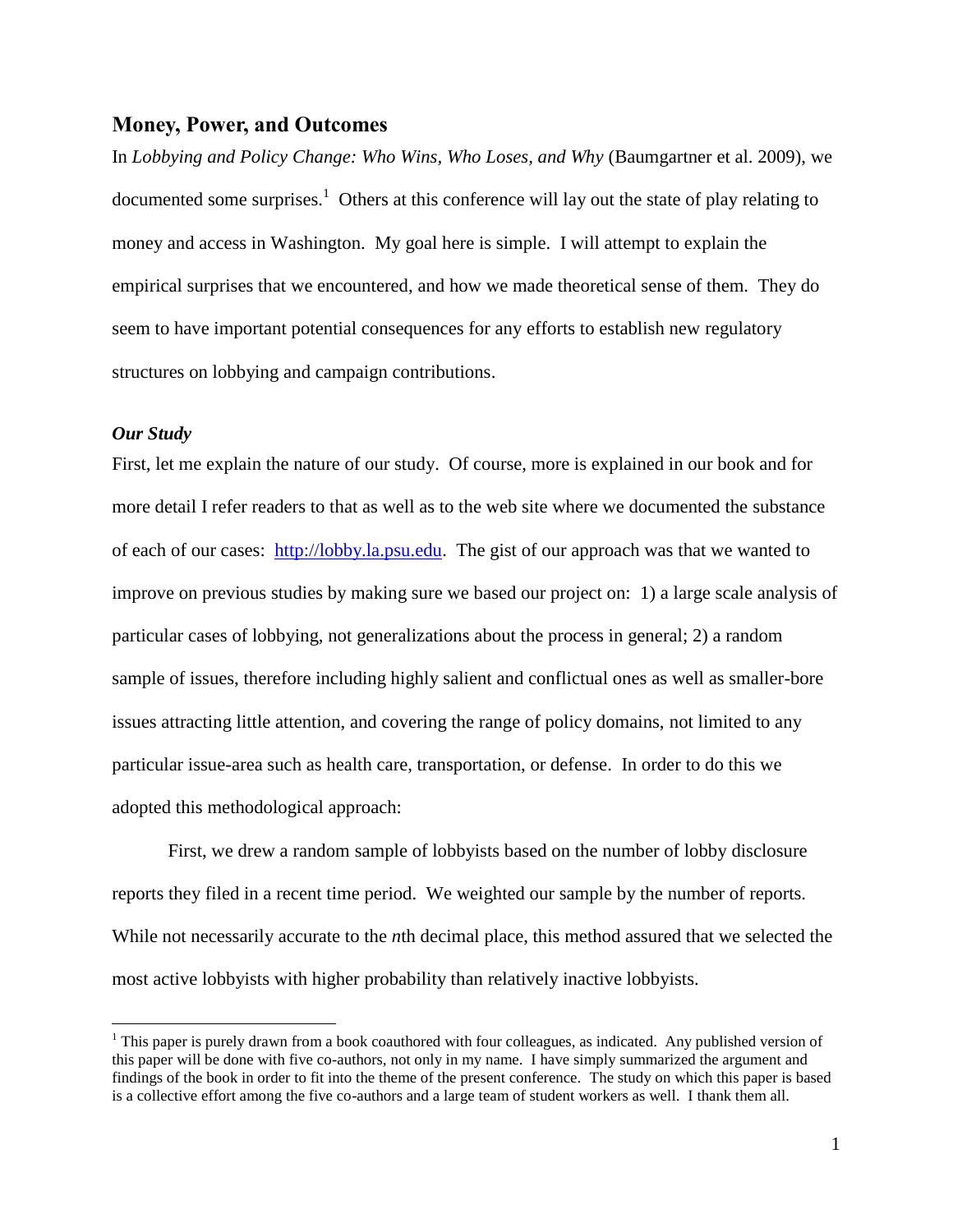Second, we asked them to identify *the most recent* issue dealing with the federal government on which they had been active. Thus, if a huge lobbying frenzy was taking place and thousands of lobbyists were working on a particular issue, then this issue was highly likely to fall into our sample. On the other hand, we took the most recent issue the lobbyist had been working on, no matter what it was. The result is a random sample, not of public policies, not of policy changes, but of the *objects of lobbying activity* in Washington.

Third, we used snowball sampling techniques to interview leading organizations or individuals (inside and outside of government) that were also active on that issue. Here, we attempted to interview a leading group reflecting each perspective or point of view on the issue. In our terminology, each *issue* was made up of several competing *sides*, each of which might have a number of *major actors*. We sought interviews with a leading actor for each side in our project, and in all we conducted 315 interviews.

Fourth, we identified *every* major actor on each side. Using publicly available information including FEC reports, lobby disclosure reports, business directories, and a full search of newspaper and organizational websites, we gathered information about every major actor involved in each of our issues. In all we identified:

- 98 issues, ranging from high salience issues such as President Clinton's Permanent Normal Trade Relations with China to very narrow issues such as efforts to promote American production of recreational marine craft (e.g. yachts).
- 214 sides, typically just one side representing the protectors of the status quo and one seeking a policy change, but sometimes involving several efforts to achieve different outcomes. We defined a "side" as a group of actors seeking to achieve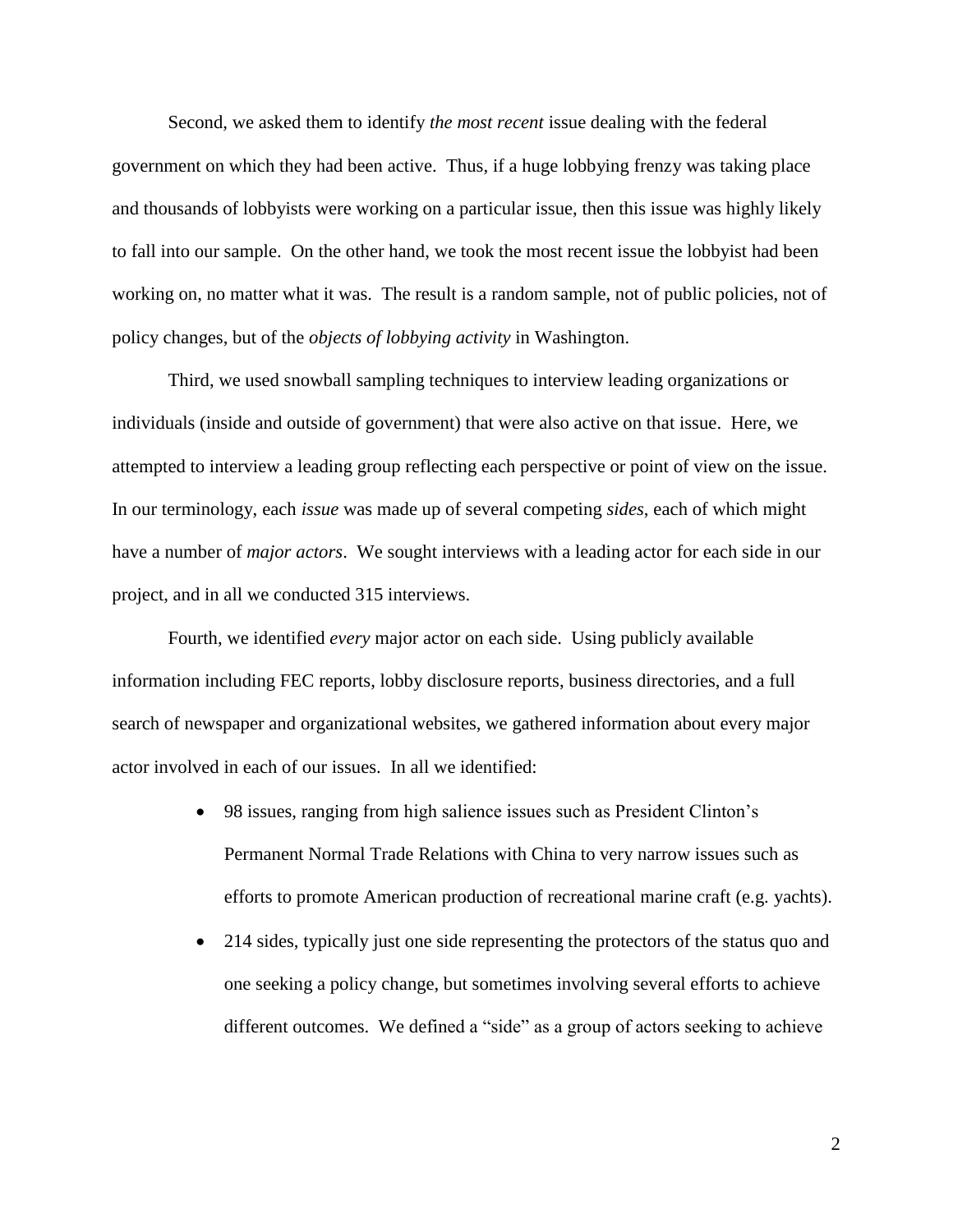the same policy outcome. Note that we did *not* require members of a side to work together or to form a formal coalition. (Typically they did, but not always.)

• 2,221 major actors. About 60 percent of these actors were what are considered interest groups or outside lobbyists. These range from corporations to trade associations to citizen groups, etc. About 40 percent of our major players, however, were government officials themselves. We studied only "advocates" however, excluding any "neutral" government decision makers. That is, if the issue dealt with attempting to convince a committee chair to accept an amendment, we did not count the committee chair as an advocate; they would be a "neutral decision-maker" in this case. We found very few such actors. Generally, lobbying "sides" were made up of mixtures of government and outside actors working closely together to achieve a shared policy goal.

With this empirical base, we then followed our issues through the end of the Congress when we did the initial interview, and for two additional years after that, through the end of the subsequent Congress. Our simple question was whether the policy change under consideration ever occurred. We found, overall, across the 98 issues that 58 cases showed no change; that 13 saw marginal changes; and that 27 cases saw significant policy change.

Knowing whether change had occurred, what the goals were of each side participating in the issue, which actors made up each side, and what material resources or government offices were controlled by each actor, it was then a very simple matter to correlate material resources with outcomes. This led to some surprises, which are the focus of the next section.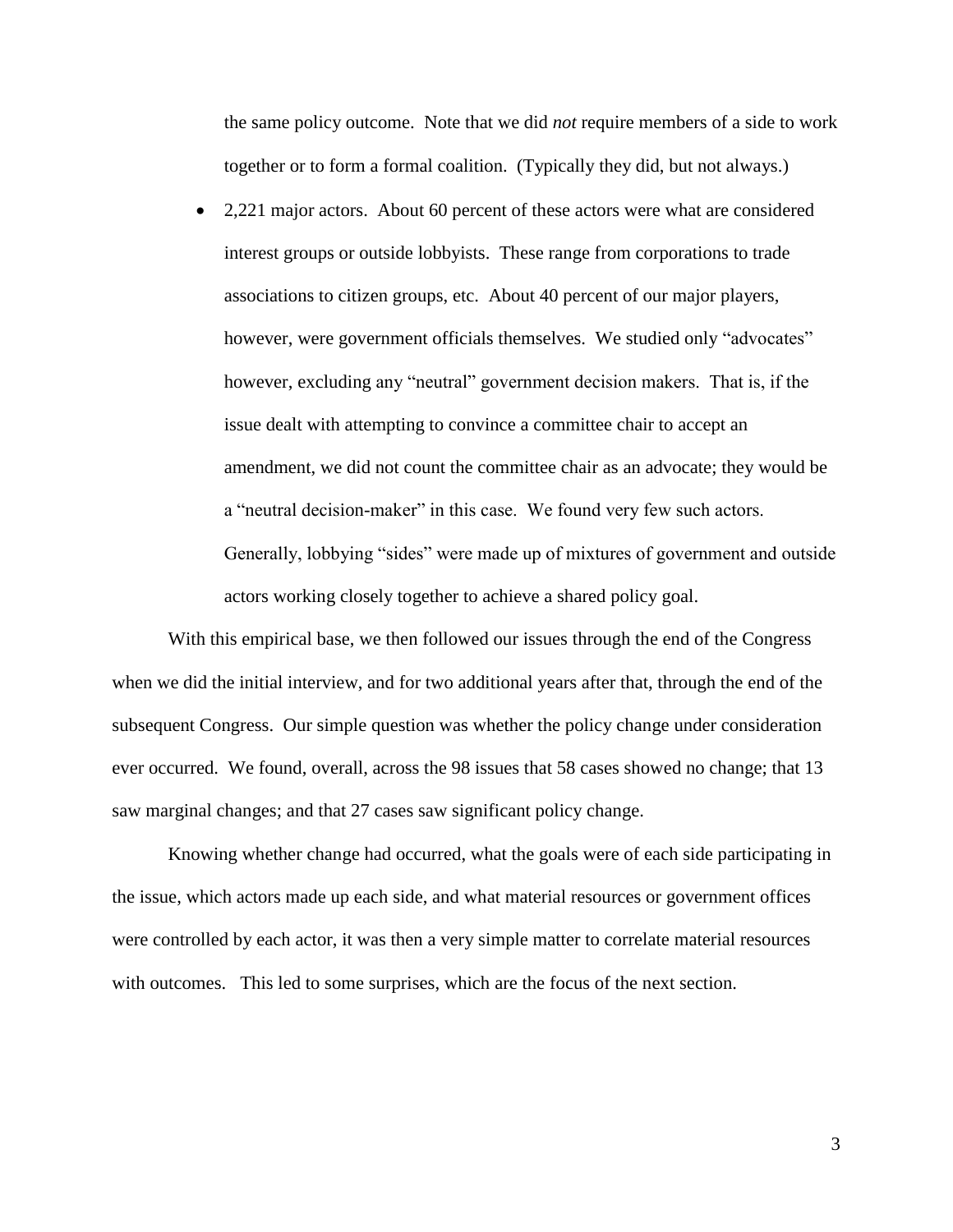### **Money Does not Buy Outcomes**

While we addressed this question in a number of ways in the book, the simplest presentation is perhaps the most convincing. Table 1 shows the correlations among various indicators of material resources and four different measures of getting the policy outcome one wants. The results are terribly disappointing to those who would assume that wealthy interests can walk into the Washington offices of our elected officials and lay down their demands.

Table 2 shows the same information, this time not for individual actors but for the aggregated "sides" which all seek the same outcomes. None of the correlations rises above 0.17, and a large majority of them is statistically insignificant.

Table 3 poses an even simpler test. It asks, for each type of material resources that might potentially matter to a lobbying group, whether the side with more of that resource won. Numbers range from 45 percent of the time to 56 percent; clearly, the rich do not always win.

(Insert Tables 1 to 3 about here)

#### *Why Don't the Rich Win?*

There are two reasons for the surprise in our findings. First, "sides" are heterogeneous. And second, lobbying is about change, not establishing policy from a blank slate. Therefore, for any given lobbying episode, if we assume that "power" is already reflected in the status quo policy, then the question for government officials is whether that bias should be pushed further in favor of those already advantaged, or perhaps pulled slightly away from them. This section addresses both ideas in order.

#### *Heterogeneous Lobbying Sides*

If lobbyists, like wolves, work in packs, we need to know the structure of those packs. Do the wealthy ally only with the wealthy, or is it common for groups strong in one type of resource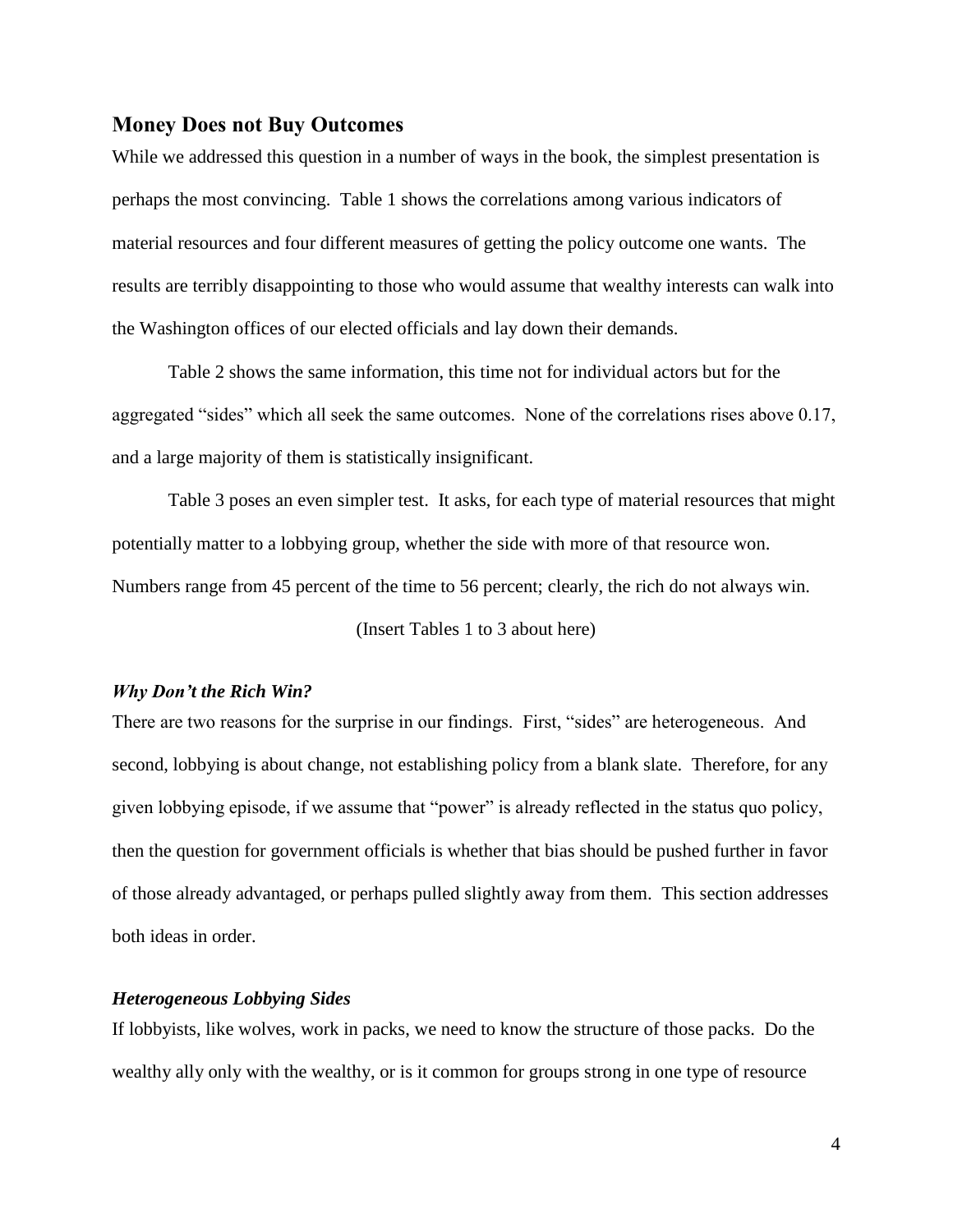(say, membership) to work in concert with organizations that have greater amounts of some other resource (say, corporate sales, or hired lobbyists on staff). Table 4 shows the correlations, across 16 different indicators of control of material resources, between the amount of that resource controlled by any individual lobbying organization in our study and the *combined resources of all of that group's allies*. That is, if Group 1 is part of a side with three other groups (Groups 2, 3, and 4), the table shows the correlation between the resources of Group 1 and the sum of the resources controlled by Groups 2–4.

#### (Insert Table 4 about here)

Table 4 shows one simple reason why we see a low correlation between the resources associated with individual lobbyists and their ability to get what they want in Washington: they do not lobby alone. Given that the highest correlation in Table 4 is 0.30, it is mathematically impossible to see any correlation higher than that between individual advocate resources and outcomes. That is, even if the wealthier side always won, the wealthier individual lobbying groups would not; the correlation could never rise higher than those listed in Table 4. Of course, we know from the previous tables that the wealthier side does not always win. But the figures in Table 4 lay out what may be some surprising mathematical facts; wealthy advocates cannot always come out on top, because lobbyist coalitions tend not to be homogeneous with respect to the material resources controlled by individual groups.

#### *Change v. Levels of Public Policy Advantage*

As important as the foregoing explanation of the puzzle of limited impact of material resources may be, it is not the most important reason. The more important reason by far is the simple logical fact that lobbying rarely involves creating a public policy out of whole cloth. Rather, it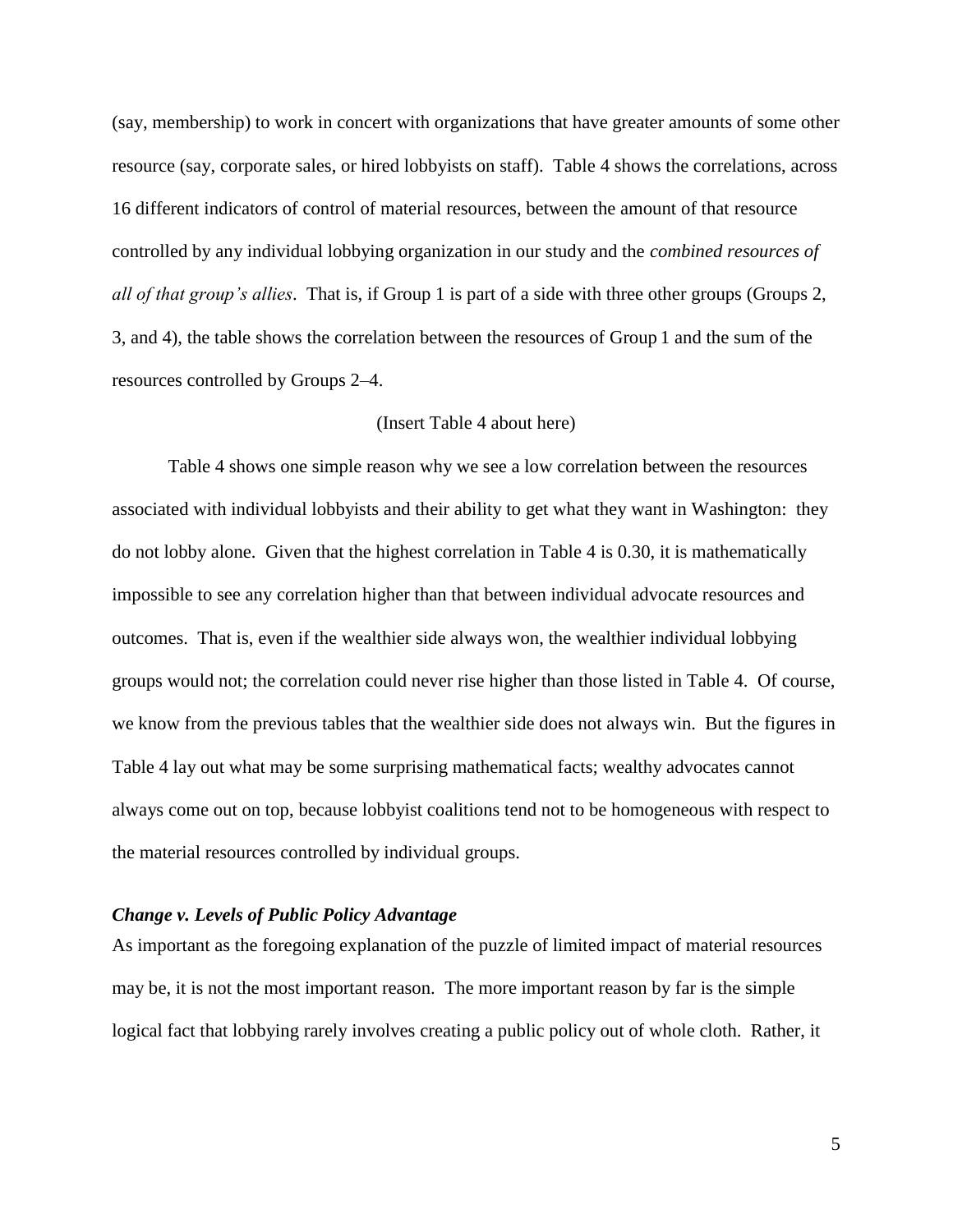reflects the efforts of advocates inside and outside of government to inflect an existing public policy in one direction or another.

Assume for a moment that the existing state of public policy reflects the accumulated efforts of lobbyists and others to establish an advantage over many previous iterations of the policymaking process. That is, through differential mobilization and access, farmers have achieved preferential treatment of their interest as reflected in low tax rates for their property, subsidized training programs through agricultural extension programs, and government funded efforts to promote agricultural exports, to pick some policies at random. Let us further assume that at some point in time an advocacy organization or public official seeks to draw back, or reduce, one of those preferential policies. Lobbyists on both sides will mobilize, but the policy itself would not have been enacted in previous years if there had not been support for it. Therefore we cannot assume that an attack on an established benefit will be successful. What we are looking at now, however, is an effort to *change* a policy, not one to *establish* one.

If policy reflects power, then change in policy would reflect change in power. But change in power is quite different from power itself. For any given policy area, at any given time, it might be that the most powerful side loses a little power, or that it gains power. Of course it is possible that over time the differences between rich and poor only continue, progressively, to grow farther apart. In that case, we would expect to see the wealthy tending to win most of the time in their lobbying efforts. In the short term, however, it is more likely that *changes* in power are not significant. Therefore, it is not likely that one side or the other would *systematically* be on the winning side of the policy process. After all, if the wealthy side really needed or wanted a given policy benefit, why did they not achieve it 20 years ago?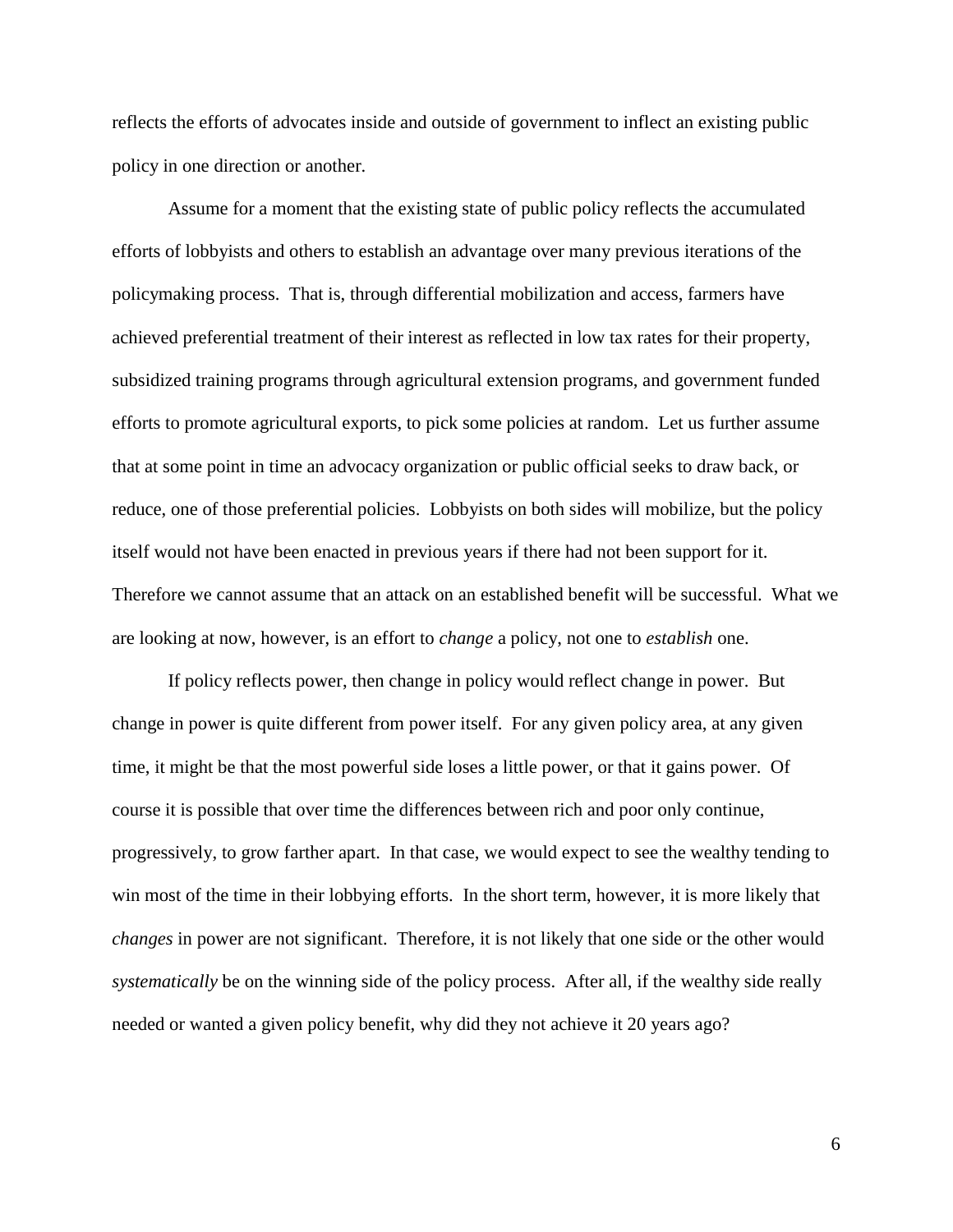So our main explanation for the lack of effects of resources on lobbying success is that lobbying success is not the same as policy success. Resources may well be related to policy success. Boeing sells lots of expensive material to the US armed forces; this is a massive policy success. But in a given debate about whether to increase or decrease the degree of that benefit, from year to year, we cannot conclude that the ability of a group to achieve initial success will lead to continued improvement in its position. If they reached their equilibrium value in extracting goods from government, then changes from this equilibrium should be random, not systematic.

What are the implications of this? Our study simply points out that we should consider resource advantages to be related to policy advantage. But lobbying is about changes in policy, and so logically it should be related to changes in lobbying resource advantage. As I will discuss below, it may also be related to the degree to which one might expect those currently advantaged to fight against reforms to the lobbying and campaign contribution regulatory system that might take away this advantage. We would not be interested in making changes if we did not expect that they would affect policy outcomes.

# **The Priorities of the Washington Power Community v. Those of the American Public**

Our study has been often misunderstood, I think, to suggest that money is not important; that is not our view. But money will not affect lobbying outcomes in the way that it may sometimes be assumed, based on what might be called "seat-of-the-pants" or "common-sense" expectations. The problem may not be so much what lobbyists are doing, but rather, to paraphrase an elected official quoted by Kay Schlozman and colleagues (Schlozman, Verba, and Brady, 2012) to pay attention to which interests are "at the table," as compared to those that are "on the menu." The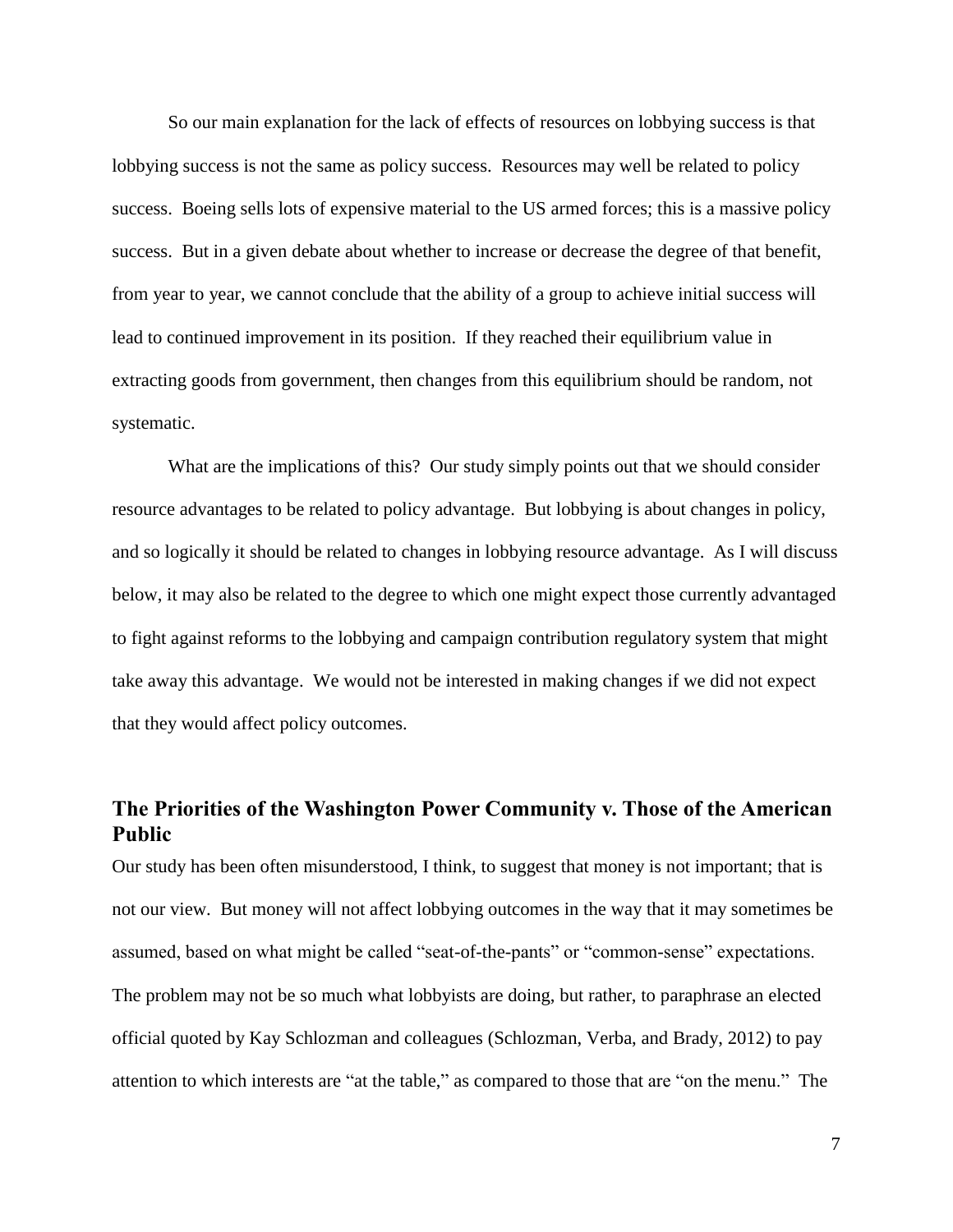key elements in the huge bias that affects the Washington policy process relate to whose voices are amplified multiple times and whose voices are simply not heard. Those not present in the Washington community cannot protect themselves when their concerns are being trampled.

It is difficult to design a research project to establish a comparison of the wants and values of the American public and those of the Washington lobbying community. However, our project, based on 98 randomly selected issues which were the objects of lobbying, provided at least an opportunity to shed some indirect light on this question. The 98 issues came from all sectors of American public policy. We classified each issue based on the same list of topics as used in the Policy Agendas Project [\(www.policyagendas.org\)](http://www.policyagendas.org/), which gathers and makes available comprehensive datasets about US federal government activity since 1947. This allows us to compare what might be called the "lobbying agenda" (that is, the set of issues of concern to lobbyists) with other agendas. Table 5 compares the lobbying agenda with the public agenda (measured by responses to the question, what is the most important problem facing the country?), and different measures of the congressional and presidential agendas. All data refer to values averaged for the 1999 to 2003 period when the fieldwork was conducted for the lobbying project.

#### (Insert Table 5 about here)

The lobbying agenda is 21 percent about health care. Health care relates to about nine percent of congressional hearings, three percent of all public laws, nine percent of statements in the State of the Union; and about eight percent of Americans listed health care as "the most important problem" facing the country. When we look further into what issues relating to health care we see on the lobbying agenda, the vast disjuncture between the lobbyists' agenda and that of the public is even clearer. The public, of course, is concerned with access, quality, and cost. Lobbyists are interested in reimbursement rates for various medical professionals in the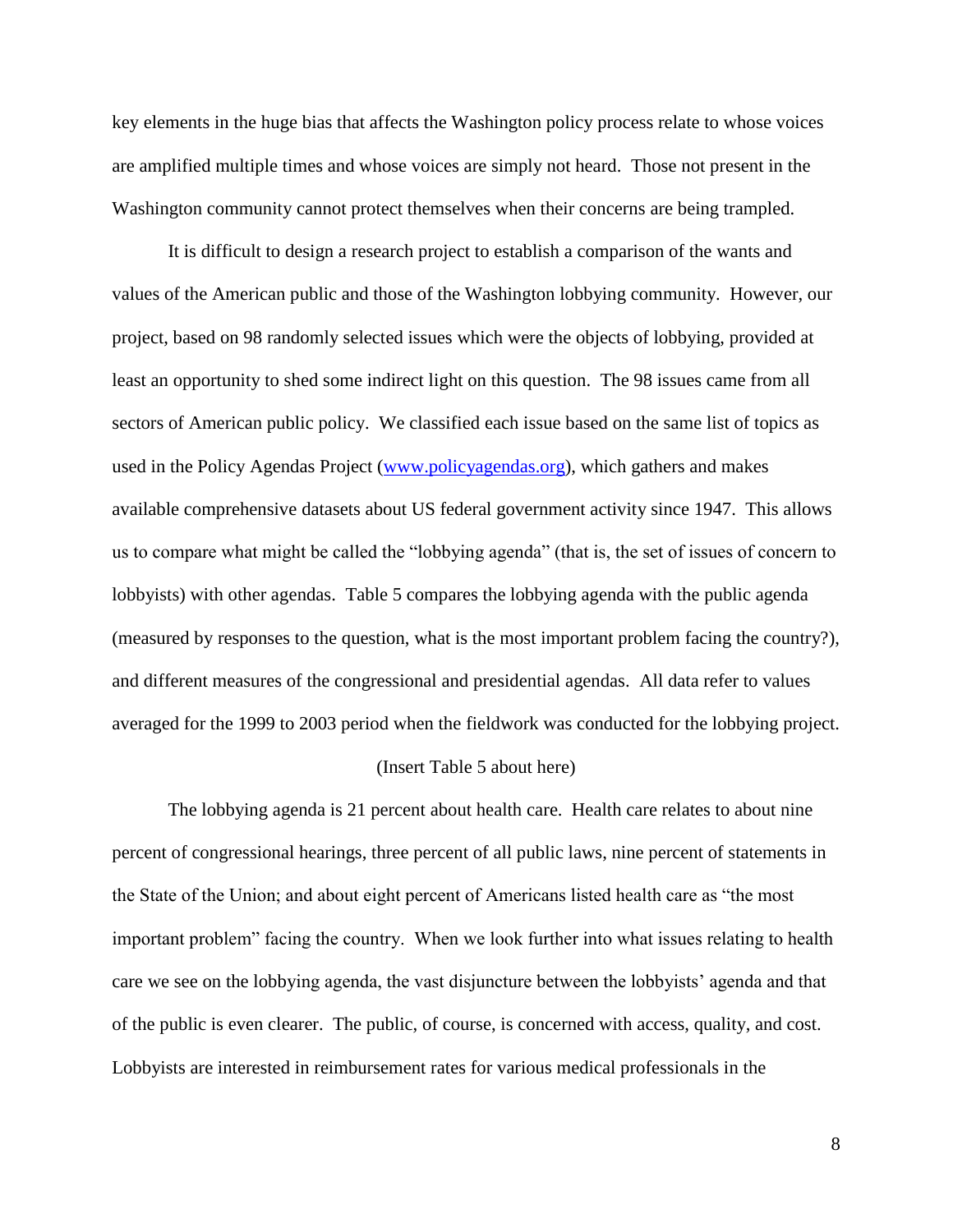Medicare program. It is certainly understandable that much lobbying occurs on relatively esoteric items, such as reimbursement rates to teaching hospitals which also provide graduate medical education, that is of little concern to the general public. Therefore, it is important not to make too much of the simple comparison laid out in Table 5. There is no reason why lobbyists should be working only on those issues of greatest concern to the average citizen. Much of the stuff of government, after all, is not of much interest to the average American. (See the differences in the public agenda with the list of topics on which congressional hearings take place; these are not highly correlated either, as Congress routinely has hearings on routine oversight topics not currently considered the "most important problem" facing the country even by those committee members investigating them.)

Nonetheless, the stark differences in interest between the public and the Washington lobbying community make clear that certain interests would benefit from at least being at the table. Consider that the greatest concern of the public was crime, followed by unemployment and the state of the economy. Very few lobbyists worked on crime, and certainly not from the perspective of those citizens who live in neighborhoods with the greatest crime problems. And, search as we might, we found not a single lobbyist in our sample or 2,221 advocates busy in Washington over a four-year period whose main focus was fighting against unemployment. The plight of poor Americans, those without jobs, those falling behind on their mortgages, was completely absent from our sample and is virtually absent in the Washington lobbying community in general.

The data from Table 5 relating to public concerns and lobbyists are laid out graphically in Figure 1.

(Insert Figure 1 about here)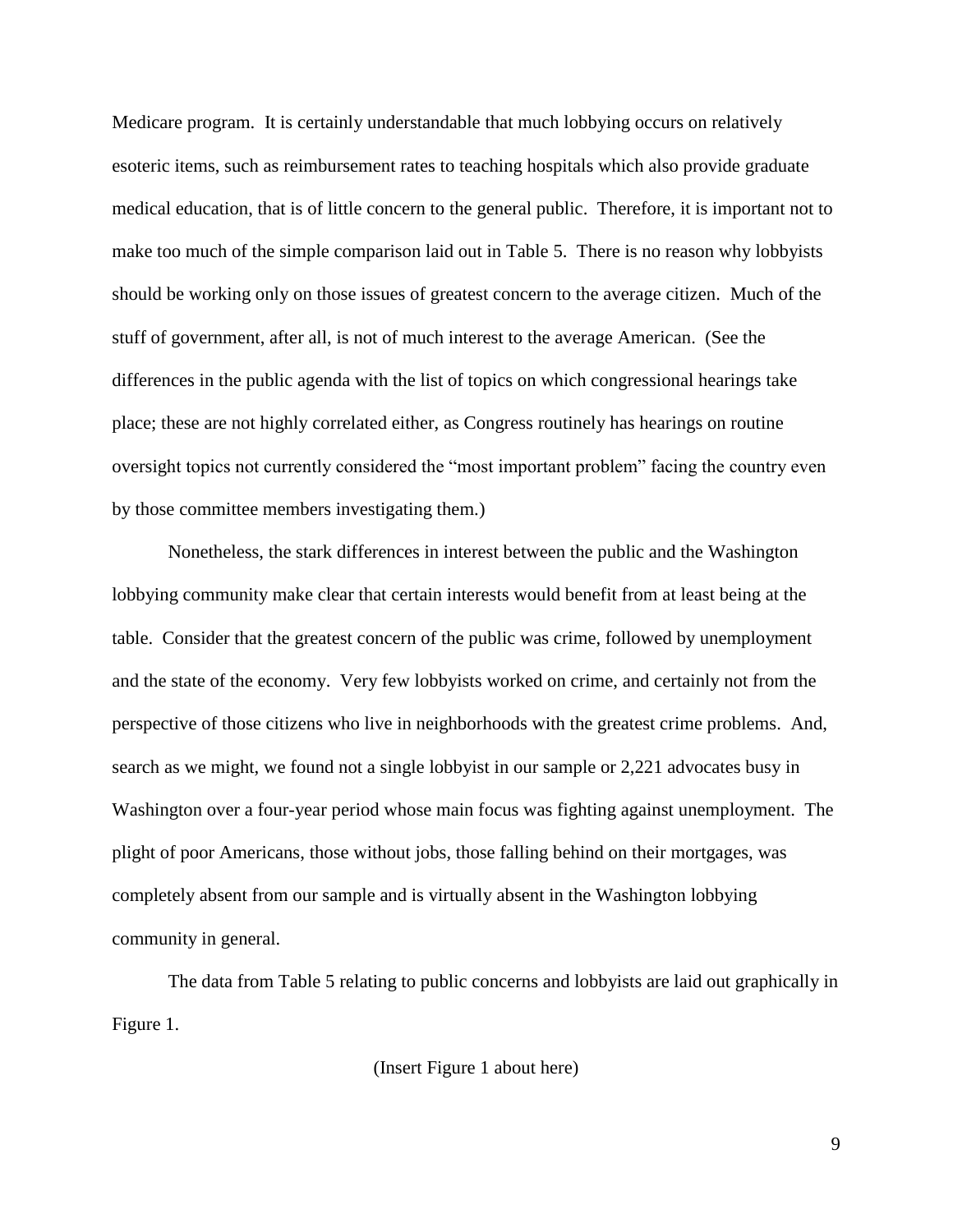Figure 1 lays out the stark differences between the concerns of average Americans (in the dark bars) and the areas in which lobbyists are active (in the light bars). Whereas members of the public report their greatest concern for crime, the state of the economy, the threat of war / terrorism, education, and heath care, the lobbyists are active in the areas of heath care, the environment, transportation, communication technologies, national security, banking, and foreign trade. Of the top seven areas of activity for the lobbyists, the figure shows only one of these (health care) is a top concern among members of the public. And some topics that register with the public, such as civil rights, are completely absent from the lobbying agenda.

## **Implications**

Our extensive study of lobbying across a random sample of issues led to some results that surprised even us. But after hundreds of interviews and years of data collection we could not find that smoking gun that many seem to expect linking money to outcomes. We think the reason is that it will not be found as long as we seek to establish a link between lobbying and policy change. Rather, the link is much more basic. It has to do with which concerns are represented in the halls of government, which ones are vastly over-amplified because they mobilize powerful corporate interests who hire hundreds of lobbyists as well as PR firms capable of generating "grass roots" campaigns to protect their interests, and which social groups are either completely absent or speak only with a muffled voice. While we can hope (and our study indicated some reason to believe) that elected officials would themselves take it upon themselves to represent those who do not have powerful lobbying actors speaking for their interests, it is important to focus attention on lobbying reforms that would have the impact of amplifying the voice of those currently absent from the discussion.

10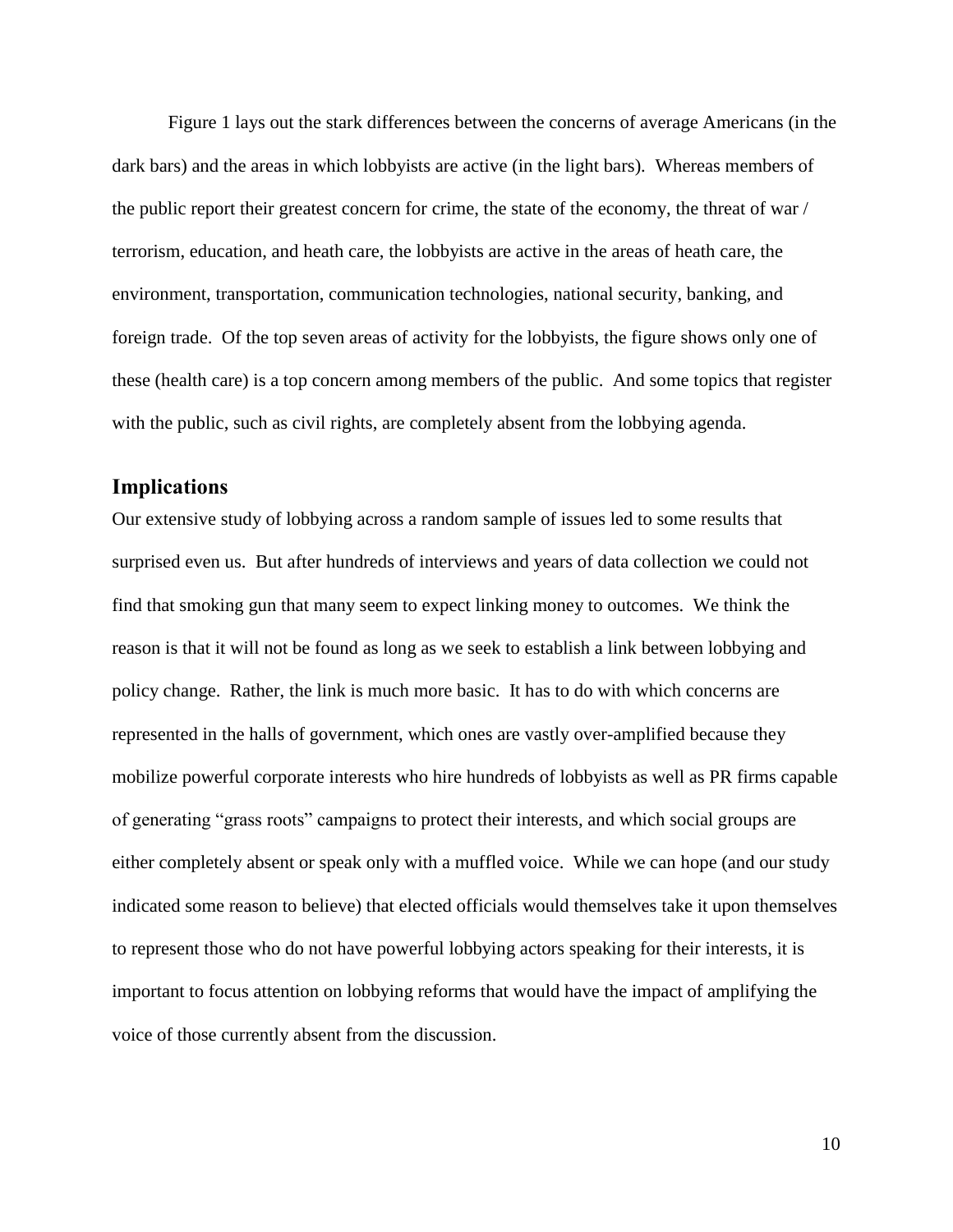Many forms of campaign finance and lobbying regulation reform will be discussed in the near future. The results of our study suggest that we should not expect to break a short-term cycle between lobbying power and policy change. There is not much of a short term linkage to break. But the reason for the lack of a short-term connection is that the long-term connection is already "baked into the cake." There are many reasons to seek greater transparency in lobbying and campaign finance. For example, it might reduce corruption, allow legislators to spend more time on policy and less on fund-raising, and it might reduce the amount of access that can be purchased by the wealthiest interests, among other things. These are themselves sufficient reasons to desire reform. But to the extent we want to justify these reforms in terms of policy impacts, then the only reforms that are likely to have very powerful effects would be those that change the distribution of who is at the table, or reduce the degree of distortion currently in the system. The two types of distortion that matter most are: a) the complete or virtual absence of voice of those with fewest resources; and b) the orders-of-magnitude amplification of voice of those with the greatest resources. Changes of this nature will have a significant impact on "who is at the table" as compared to "who is on the menu" as policymakers consider changes to laws that affect us all.

### **References**

- Baumgartner, Frank R., Jeffrey M. Berry, Marie Hojnacki, David C. Kimball, and Beth L. Leech. 2009. *Lobbying and Policy Change: Who Wins, Who Loses, and Why*. Chicago: University of Chicago Press.
- Schlozman, Kay Lehman, Sidney Verba, and Henry E. Brady. 2012. *The Unheavenly Chorus: Unequal Political Voice and the Broken Promise of American Democracy.* Princeton, NJ: Princeton University Press.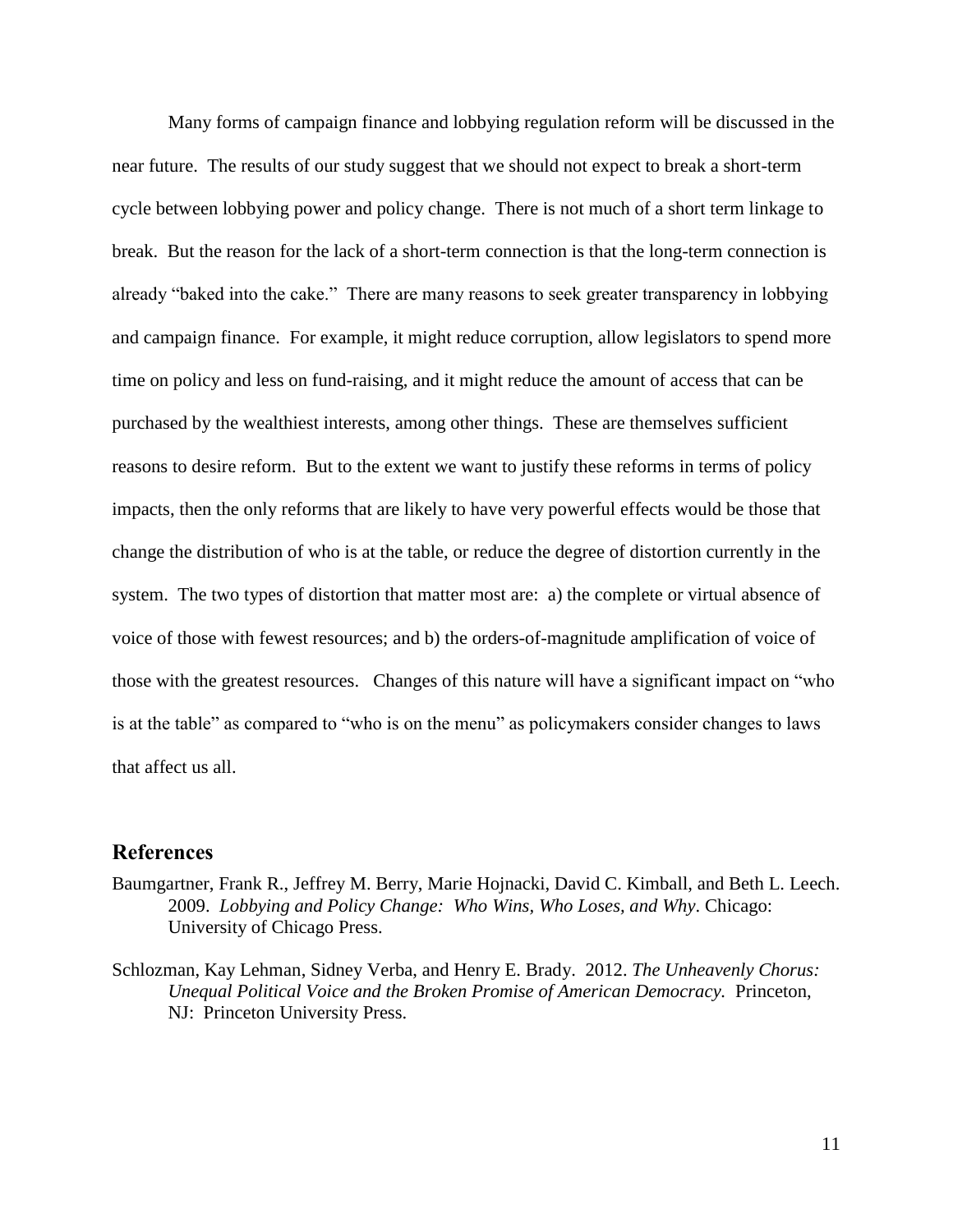# **Tables and Figures**

| Correlation of resources                                                                                                                                                                                                                                                                                                           | <b>PAC</b> | Lobby    | Covered       | Association |                | <b>Business</b> |           |  |
|------------------------------------------------------------------------------------------------------------------------------------------------------------------------------------------------------------------------------------------------------------------------------------------------------------------------------------|------------|----------|---------------|-------------|----------------|-----------------|-----------|--|
| with outcomes                                                                                                                                                                                                                                                                                                                      |            | spending | officials     | Assets      | <b>Members</b> | Assets          | Business? |  |
| Initial status quo win                                                                                                                                                                                                                                                                                                             | $-.03$     | $-.02$   | .03           | $-.05$      | $-.09*$        | $.07*$          | $.08*$    |  |
| Initial outcomes index win                                                                                                                                                                                                                                                                                                         | $-.04$     | $-.03$   | .05           | $-.02$      | $-.05$         | .06             | .06       |  |
| Status quo win in subsequent                                                                                                                                                                                                                                                                                                       |            |          |               |             |                |                 |           |  |
| Congress                                                                                                                                                                                                                                                                                                                           | .01        | .01      | $.06*$        | $-.01$      | $-.08*$        | $.07*$          | $.07*$    |  |
| Outcomes index win in                                                                                                                                                                                                                                                                                                              |            |          |               |             |                |                 |           |  |
| subsequent congress                                                                                                                                                                                                                                                                                                                | $-.01$     | $-.01$   | .03           | $-.01$      | $-.04$         | .05             | .05       |  |
| $\mathbf{v}$ $\mathbf{v}$ $\mathbf{v}$ $\mathbf{v}$ $\mathbf{v}$ $\mathbf{v}$ $\mathbf{v}$ $\mathbf{v}$ $\mathbf{v}$ $\mathbf{v}$ $\mathbf{v}$ $\mathbf{v}$ $\mathbf{v}$ $\mathbf{v}$ $\mathbf{v}$ $\mathbf{v}$ $\mathbf{v}$ $\mathbf{v}$ $\mathbf{v}$ $\mathbf{v}$ $\mathbf{v}$ $\mathbf{v}$ $\mathbf{v}$ $\mathbf{v}$ $\mathbf{$ | $\sim$     |          | $\sim$ $\sim$ |             |                |                 |           |  |

Table 1. Money and Power: The Correlation between Advocate Resources and Outcomes

N=1,242  $* = p < .05$ . Cells entries are Spearman's rho coefficients.

Table 2. Money and Power II: The Correlation between Side Resources and Outcomes

| Correlation of resources   | <b>PAC</b> | Lobby | Covered   |                | Association | <b>Business</b> | Low-level Mid-level |        | High-level |
|----------------------------|------------|-------|-----------|----------------|-------------|-----------------|---------------------|--------|------------|
| with outcomes              |            |       | officials | <b>Members</b> | Assets      | Assets          | allies              | allies | allies     |
| Initial status quo win     | .05        | .04   | .07       | .07            | .10         | .07             | $-.13$              | .14    | .11        |
| Initial outcomes index win | .05        | .03   | .13       | .06            | .11         | .08             | $-.08$              | .12    | .06        |
| Status quo win in          |            |       |           |                |             |                 |                     |        |            |
| subsequent Congress        | .08        | .07   | .11       | .01            | .10         | .09             | $-.08$              | $.17*$ | .12        |
| Outcomes index win in      |            |       |           |                |             |                 |                     |        |            |
| subsequent Congress        | .07        | .06   | .06       | .04            | .10         | .10             | $-.05$              | $.16*$ | .04        |
|                            |            |       |           |                |             |                 |                     |        |            |

 $N=191$  \* = p< .05. Cells reflect Spearman's rho correlation coefficients.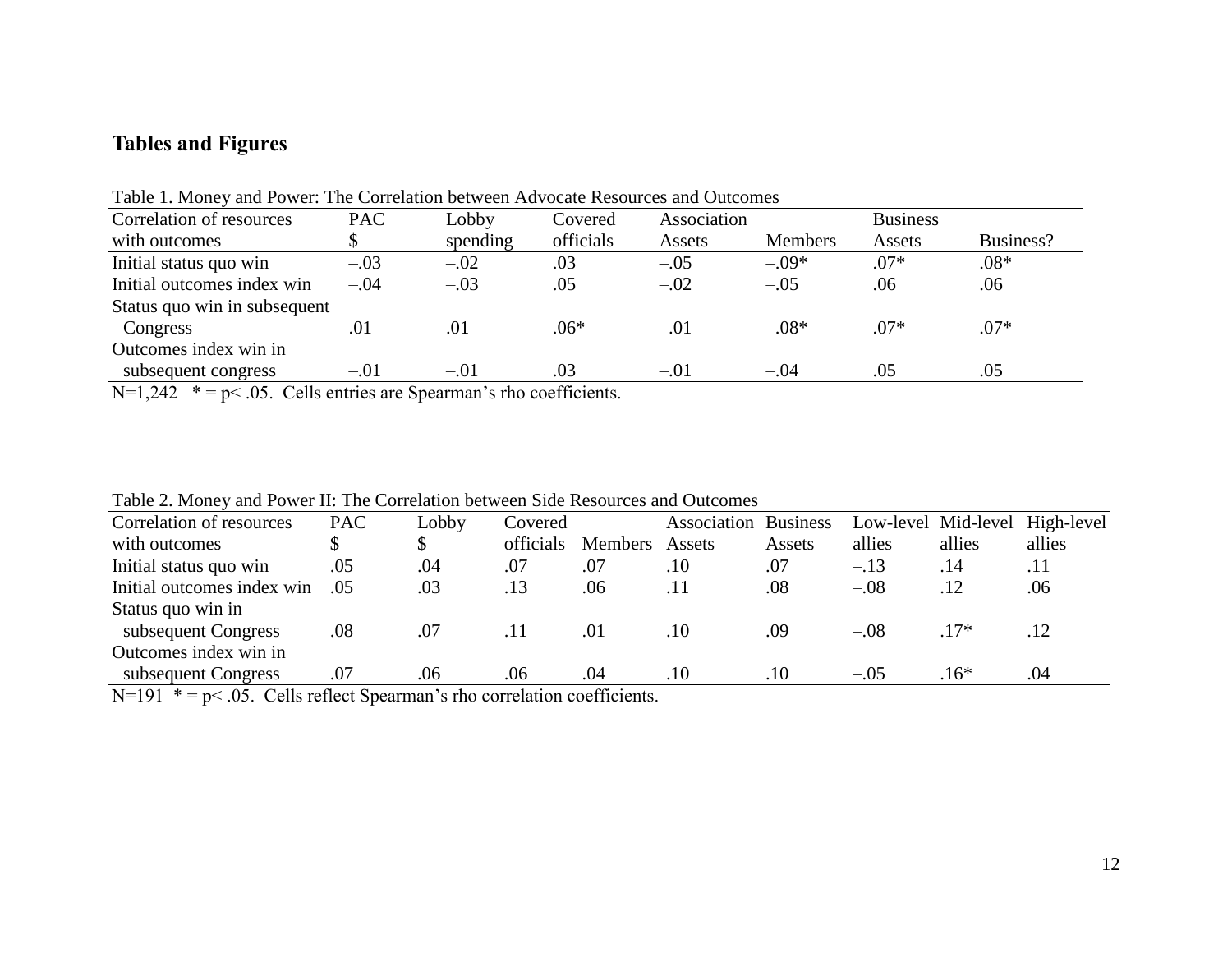|                                        | Percent of issues where the perspective |           |  |  |
|----------------------------------------|-----------------------------------------|-----------|--|--|
|                                        | with greater control of this resource   | Number of |  |  |
| Type of Resource                       | gained its preferred outcome            | issues    |  |  |
| Mid-level government ally              | 56% ns                                  | 55        |  |  |
| # of covered officials lobbying        | 55% ns                                  | 40        |  |  |
| <b>Association financial resources</b> | 55% ns                                  | 64        |  |  |
| Membership                             | 53% ns                                  | 64        |  |  |
| Lobbying expenditures                  | 52% ns                                  | 64        |  |  |
| <b>Business financial resources</b>    | $48\%$ ns                               | 37        |  |  |
| Campaign contributions                 | 47% ns                                  | 64        |  |  |
| High-level government ally             | $45\%$ ns                               | 31        |  |  |
|                                        |                                         |           |  |  |

## Table 3. Issue Outcomes: The Richer Do Not Always Prevail

ns = not statistically significant

Cell entries are the percent of issues in which perspective with the greatest amount of that type of resource achieved its policy goals. N varies because not every issue had multiple perspectives and in some issues, none of the perspectives used that type of resource. Cases are included in the table if *at least one* perspective controlled the resource. For example, there were 31 issues in which at least one of the perspectives had high-level government allies, and the perspective that had more of them got the outcome it wanted 45 percent of the time. Issues where no side had any high-level government allies are excluded.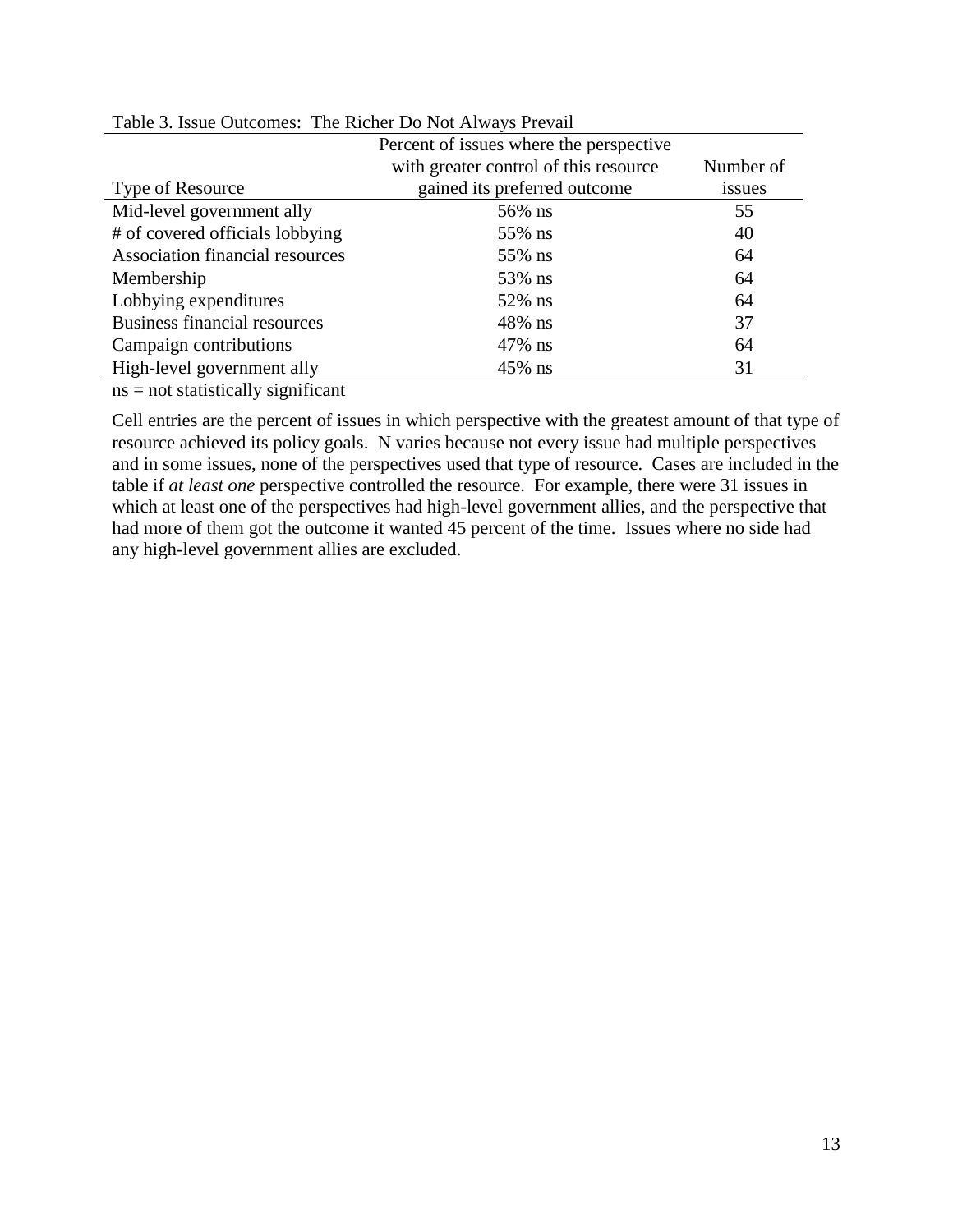| Type of Resource                                 | Correlation between Individual and Allied |  |  |  |  |
|--------------------------------------------------|-------------------------------------------|--|--|--|--|
|                                                  | Resources                                 |  |  |  |  |
| Annual Sales+                                    | $.26*$                                    |  |  |  |  |
| Annual Income+                                   | $.24*$                                    |  |  |  |  |
| Number of Employees+                             | $.23*$                                    |  |  |  |  |
| Lobbying expenditures $+^{\wedge}$               | $.16*$                                    |  |  |  |  |
| Number of former officials lobbying $+^{\wedge}$ | $.13*$                                    |  |  |  |  |
| PAC Contributions+^                              | $.22*$                                    |  |  |  |  |
| Membership Size^                                 | .05                                       |  |  |  |  |
| Organizational Assets <sup>^</sup>               | $.11*$                                    |  |  |  |  |
| Organizational Income^                           | $.13*$                                    |  |  |  |  |
| Annual Budget <sup>^</sup>                       | $.22*$                                    |  |  |  |  |
| Total Staff Size^                                | $.22*$                                    |  |  |  |  |
| Index of Organizational Resources <sup>^</sup>   | $.14*$                                    |  |  |  |  |
| Index of Corporate Resources+                    | $.30*$                                    |  |  |  |  |

 $N = 1,258$  for all correlations. \*  $p < .01$ ; + measure available for corporations;  $\land$  measure available for organizations.

Note: The table shows the correlation among each of 13 separate indicators of material resources controlled by each individual organization or corporation with the aggregated resources of the same type controlled by all other organizations in the same perspective.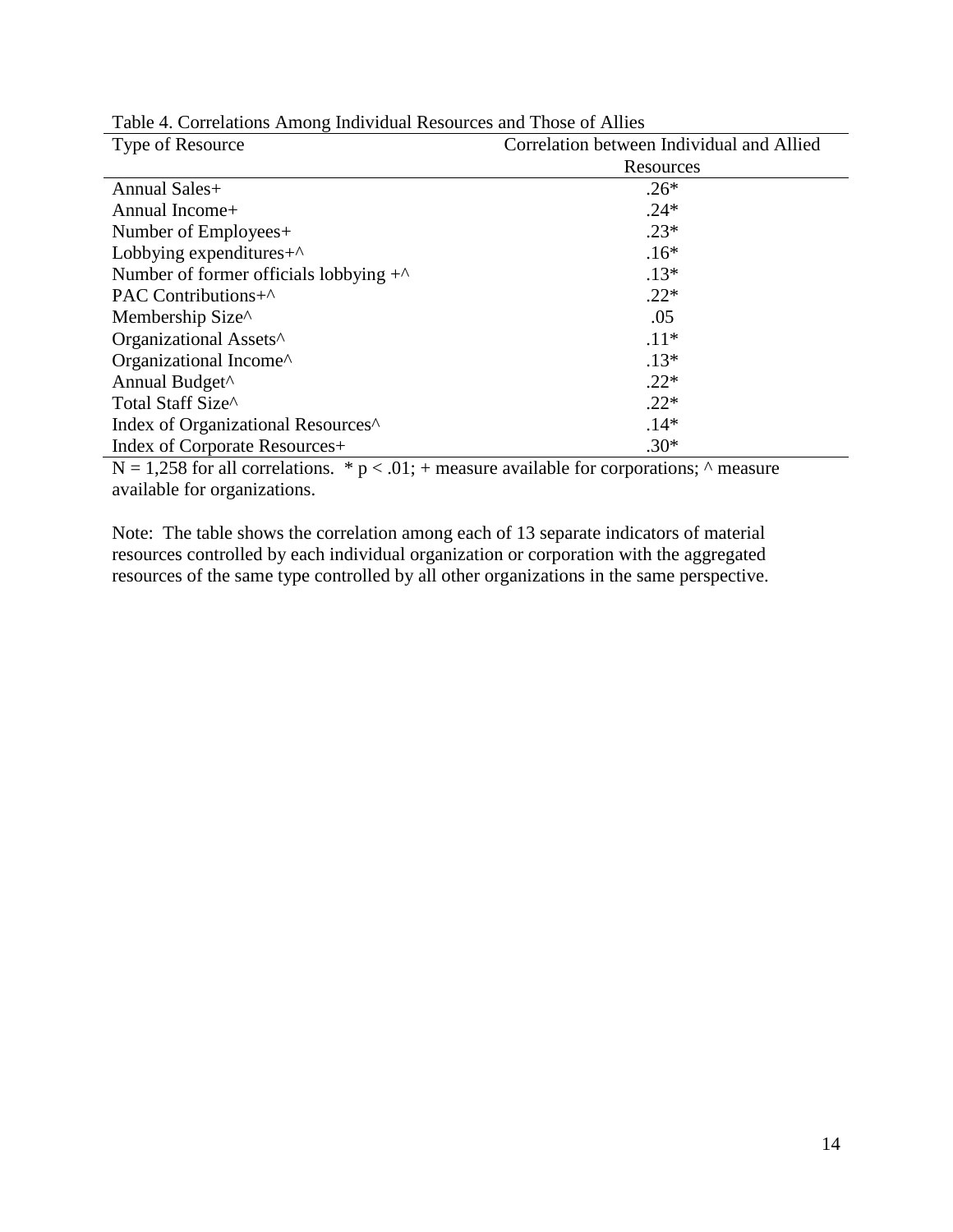|                                           |                  |                                        |                   | <b>Statements</b>          |                        |  |  |  |
|-------------------------------------------|------------------|----------------------------------------|-------------------|----------------------------|------------------------|--|--|--|
|                                           | Lobbying         |                                        |                   | in the state               | Public                 |  |  |  |
|                                           | issues in        | Congressional                          | Laws <sup>a</sup> | of the union               | opinion <sup>a,b</sup> |  |  |  |
| Policy topic                              | sample           | hearings <sup><math>a</math></sup> (%) | (% )              | speech <sup>a</sup> $(\%)$ | (% )                   |  |  |  |
| Health                                    | 21               | 9                                      | 3                 | 9                          | 8                      |  |  |  |
| Environment                               | 13               | 5                                      | $\overline{4}$    | 3                          | $\overline{2}$         |  |  |  |
| Transportation                            | 8                | 5                                      | 3                 | $\theta$                   | $\boldsymbol{0}$       |  |  |  |
| Science, technology, and<br>communication | 7                | 5                                      | $\overline{2}$    | 3                          | $\mathbf{1}$           |  |  |  |
| Banking, finance, and<br>commerce         | 7                | 8                                      | $\overline{4}$    | $\mathbf{1}$               | $\boldsymbol{0}$       |  |  |  |
| Defense and national                      |                  |                                        |                   |                            |                        |  |  |  |
| security                                  | 7                | 7                                      | 6                 | 5                          | 5                      |  |  |  |
| Foreign trade                             | 6                | 2                                      | 2                 | 3                          | $\overline{0}$         |  |  |  |
| Energy                                    | 5                | $\overline{4}$                         | 1                 | 1                          | $\mathfrak{2}$         |  |  |  |
| Law, crime, and family                    |                  |                                        |                   |                            |                        |  |  |  |
| policy                                    | 5                | 6                                      | 5                 | 8                          | 26                     |  |  |  |
| Education                                 | 5                | $\overline{4}$                         | $\overline{2}$    | 12                         | 10                     |  |  |  |
| Government operations                     | 3                | 12                                     | 19                | $\mathbf{1}$               | 6                      |  |  |  |
| Labor, employment,                        |                  |                                        |                   |                            |                        |  |  |  |
| immigration                               | 3                | $\overline{4}$                         | $\overline{4}$    | 6                          | $\overline{2}$         |  |  |  |
| Macroeconomics and<br>taxation            | $\overline{2}$   | 3                                      | $\mathbf{1}$      | 12                         | 19                     |  |  |  |
| Social welfare                            | 2                | $\overline{2}$                         | 1                 | 9                          | 7                      |  |  |  |
|                                           |                  |                                        |                   |                            |                        |  |  |  |
| Community development<br>and housing      | $\overline{2}$   | 1                                      | 1                 | $\mathbf{1}$               | $\overline{0}$         |  |  |  |
| Agriculture                               | 1                | 3                                      | $\overline{2}$    | 1                          | $\boldsymbol{0}$       |  |  |  |
| International affairs and                 |                  |                                        |                   |                            |                        |  |  |  |
| foreign aid                               | 1                | 11                                     | 5                 | 18                         | 10                     |  |  |  |
| Civil rights                              | $\overline{0}$   | $\overline{2}$                         | 1                 | $\overline{4}$             | 3                      |  |  |  |
| Public lands and interior                 |                  |                                        |                   |                            |                        |  |  |  |
| affairs                                   | $\boldsymbol{0}$ | 8                                      | 32                | 2                          | $\boldsymbol{0}$       |  |  |  |
| Total $N$                                 | 98               | 5,926                                  | 764               | 1,113                      |                        |  |  |  |

#### Table 5. The Lobbying Agenda Compared to Other Agendas

Note: The table displays the distribution of our 98 issues by topic area and gives comparable information from the Policy Agendas Project. For each column, cell entries indicate the percentage of observations that fall within the 19 topic areas listed in the rows. Data cover the period of the 106th and 107th Congresses.

<sup>a</sup>Congressional, presidential, and public opinion data come from the Policy Agendas Project (www.policyagendas.org). b Public opinion refers to the responses to the question of what is the most important problem facing the nation.